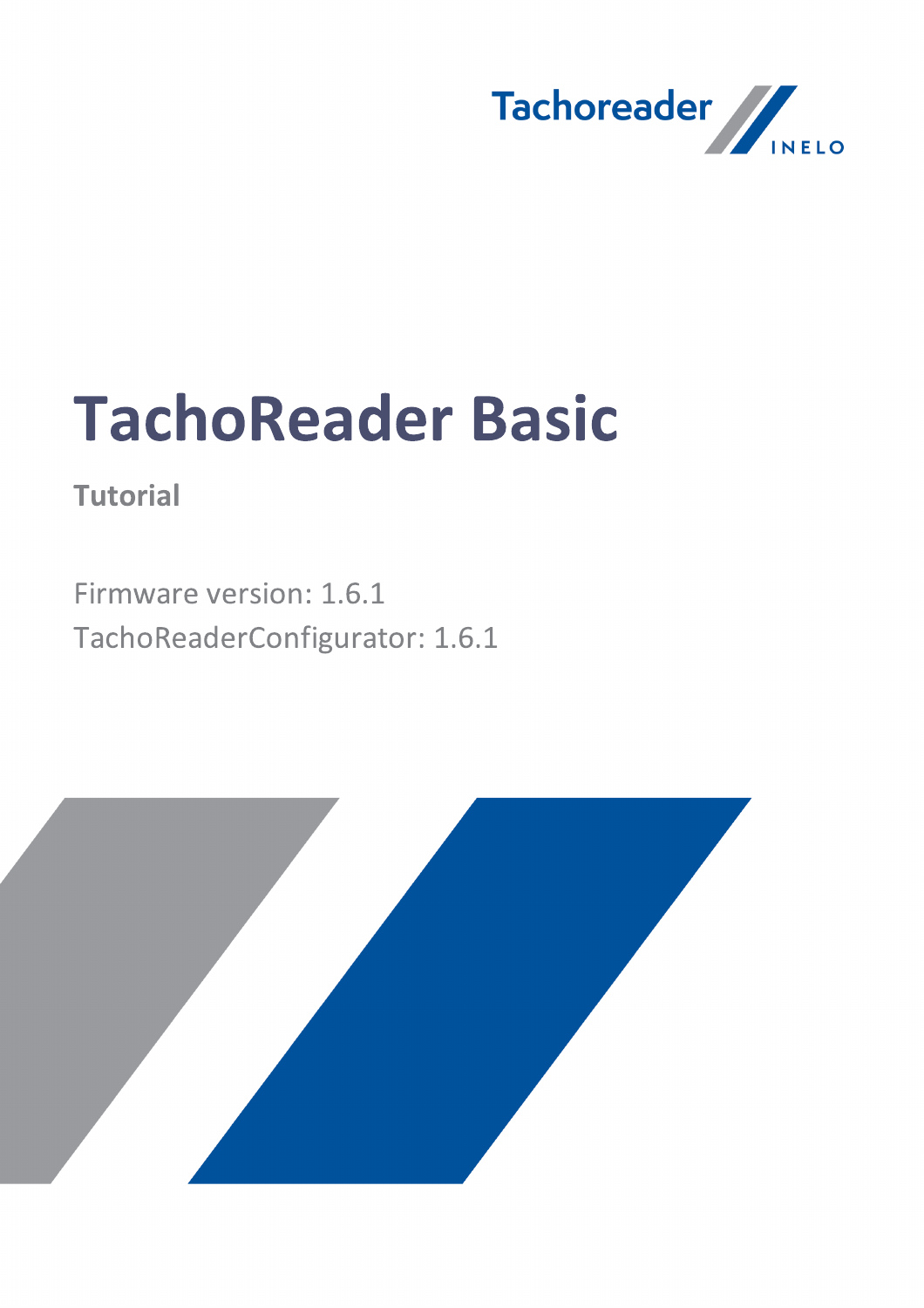

# TachoReader Basic

Tutorial

#### © 2002 - 2021 INELO Polska All rights reserved

All rights reserved. No parts of this work may be reproduced in any form or by any means - graphic, electronic, or mechanical, including photocopying, recording, taping, or information storage and retrieval systems - without the written permission of the publisher.

Products that are referred to in this document may be either trademarks and/or registered trademarks of the respective owners. The publisher and the author make no claim to these trademarks.

While every precaution has been taken in the preparation of this document, the publisher and the author assume no responsibility for errors or omissions, or for damages resulting from the use of information contained in this document or from the use of programs and source code that may accompany it. In no event shall the publisher and the author be liable for any loss of profit or any other commercial damage caused or alleged to have been caused directly or indirectly by this document.

The program windows (screenshots) shown within this help file can differ in form and contents from the actual program windows. This can be the case especially when the program version differs from the manual version.

Production: INELO Polska

ul. Karpacka 24/U2b 43-300 Bielsko-Biała POLAND www.inelo.pl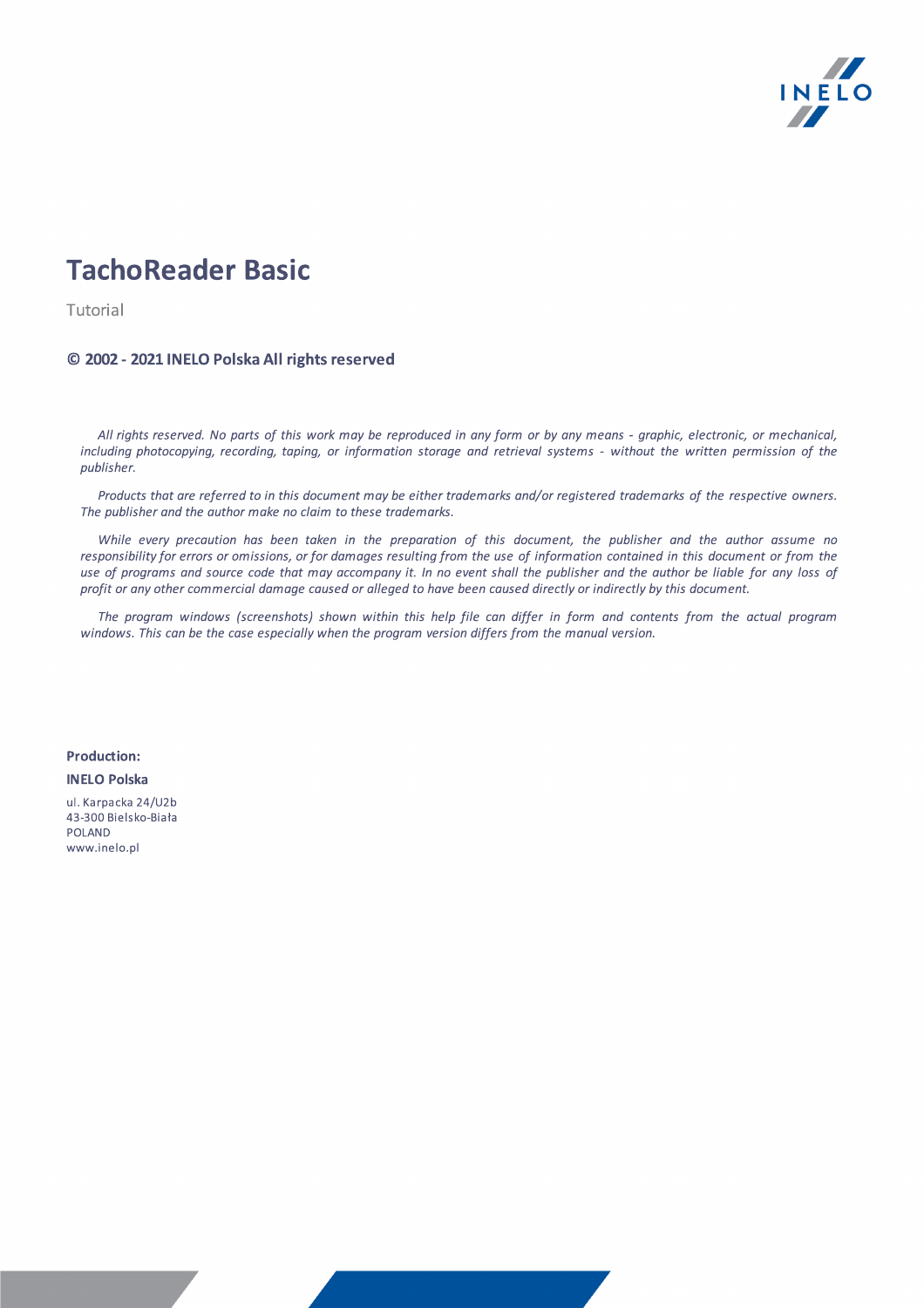

# **Table of Contents**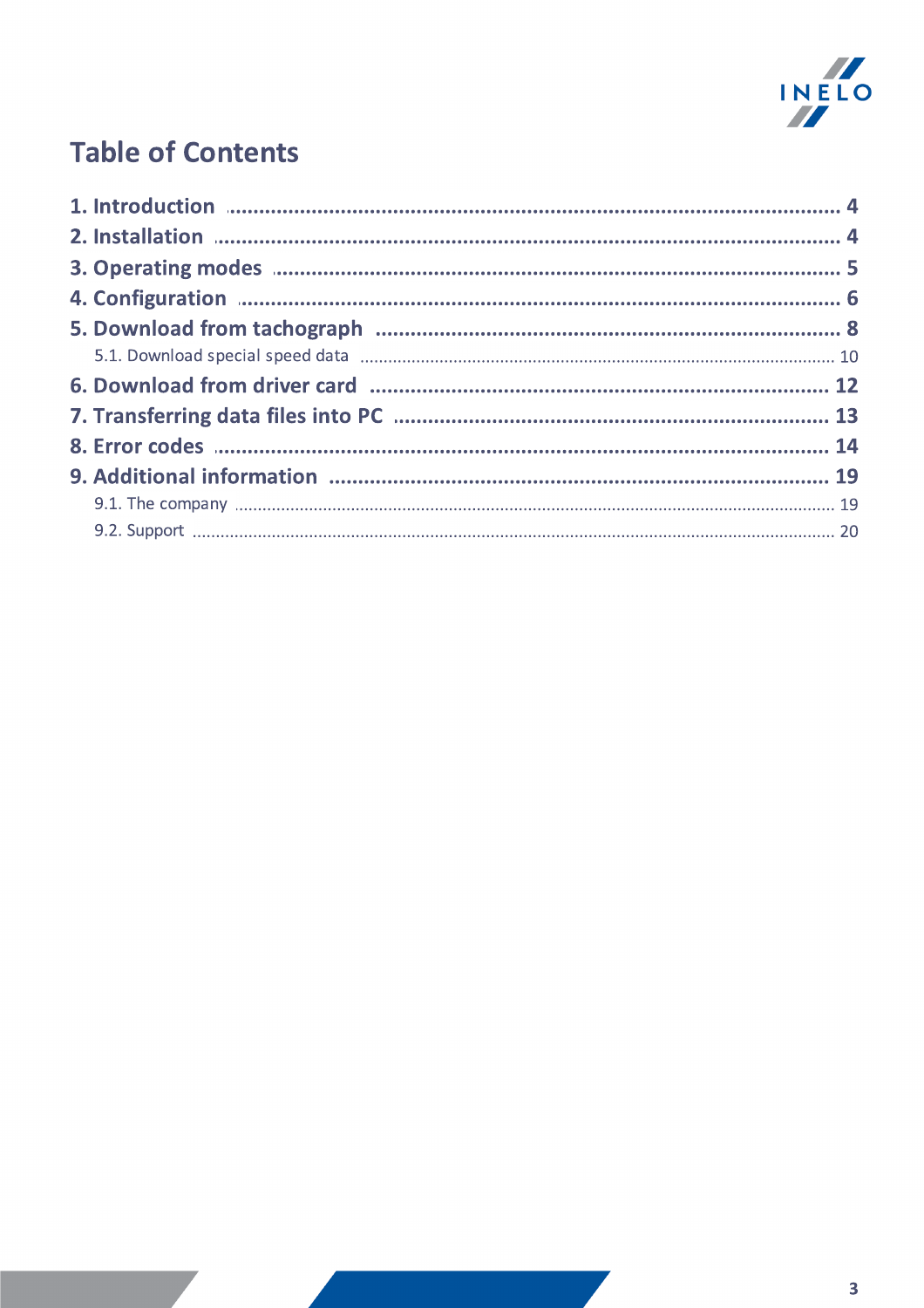

# <span id="page-3-0"></span>1. Introduction

The TachoReader Basic device allows you to download data directly from the tachograph without connecting other devices. Using the tachograph, it is also possible to download driver card data. The device can store data in its internal memory until it is transferred to another media (for example, to a computer disk).

TachoReader Basic uses tachograph power supply while retrieving data, so no external power source is required. It is small, easy and convenient to use.



Fig. TachoReader Basic.

# <span id="page-3-1"></span>2. Installation

The device is not supported by Windows® 2000 and earlier operating systems.

To install TachoReader Basic on a computer, simply connect it to the USB port and wait until Windows® installs it automatically.

When it detects a new device, Windows® automatically installs it as a new mass storage disk.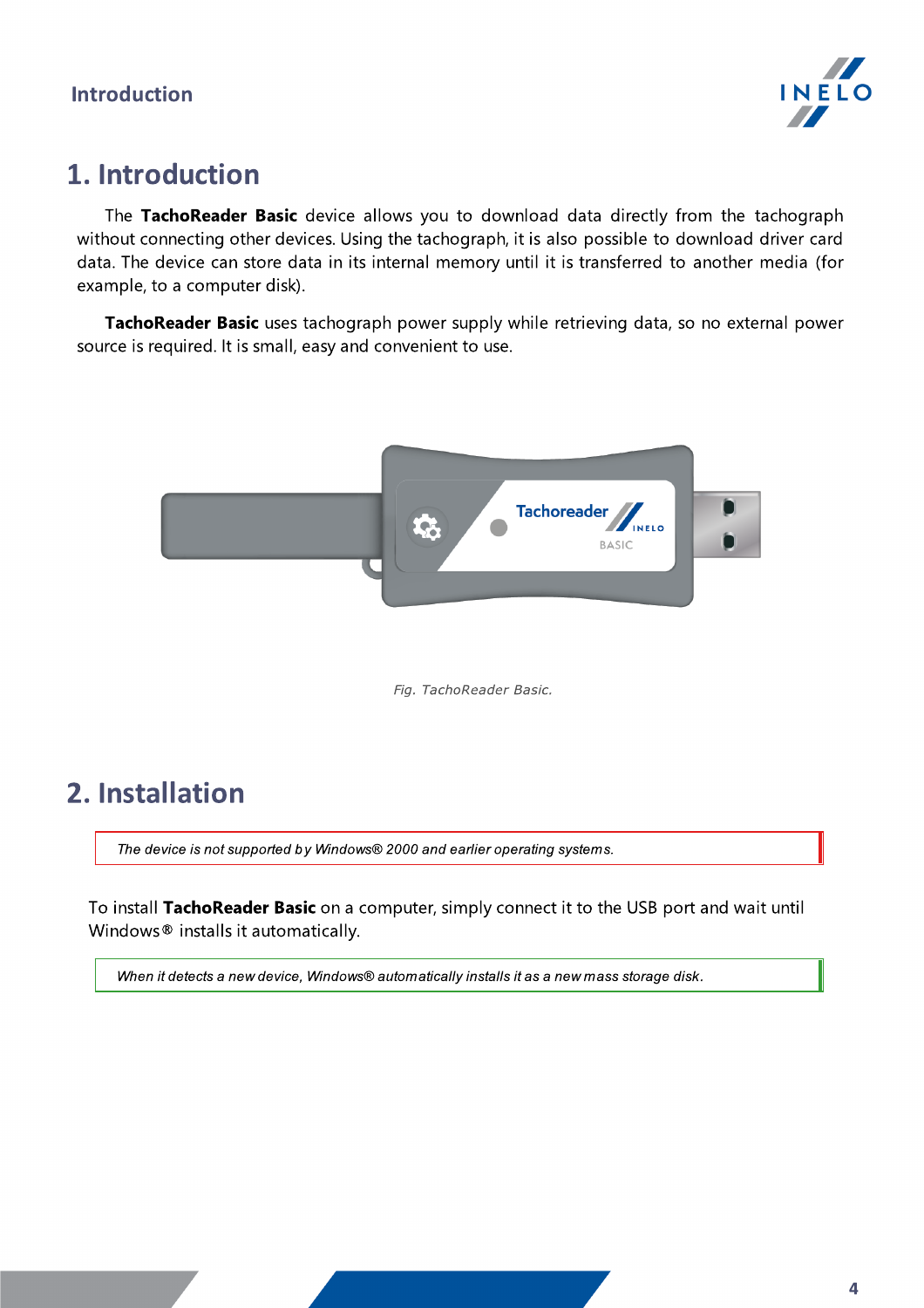

# <span id="page-4-0"></span>3. Operating modes

TachoReader Basic works in different modes. They depend on:

- · connection type whether the device operates standalone, is connected to a computer or tachograph;
- **Driver card download via tachograph** option in the device configuration window.

# Connection type:

## 1. Device connected to the tachograph.

Power supply: from the tachograph.

## The driver card inserted in the tachograph slot

Depending on the Driver card download via tachograph option:

 $\Box$  **Option checked** — downloads data from driver card and tachograph simultaneously;

 $\Box$  Option unchecked — downloads data of the tachograph only;

## No driver card

Depending on the: Driver card download via tachograph option:

 $\boxtimes$  **Option checked** — error report (driver card should be inserted or the option should be unchecked) - no data will be downloaded;

 $\Box$  Option unchecked — downloads data of the tachograph only;

In each of these modes, to download data from the tachograph, you need to place the company card in the [tachograph](#page-7-0) slot (see: "<u>Download from tachograph</u> <sup>8</sup> "topic for more).

## 2. Device connected to the computer.

Power supply: from the computer.

Operation in USB mode - the possibility to configure the device (run the "TachoReaderConfigurator.exe" file placed in the TachoReader Basic memory), possibility to read/write data from/to the device and work with 4Trans and TachoScan.

**· Driver card download via tachograph** option - does not affect this mode of operation.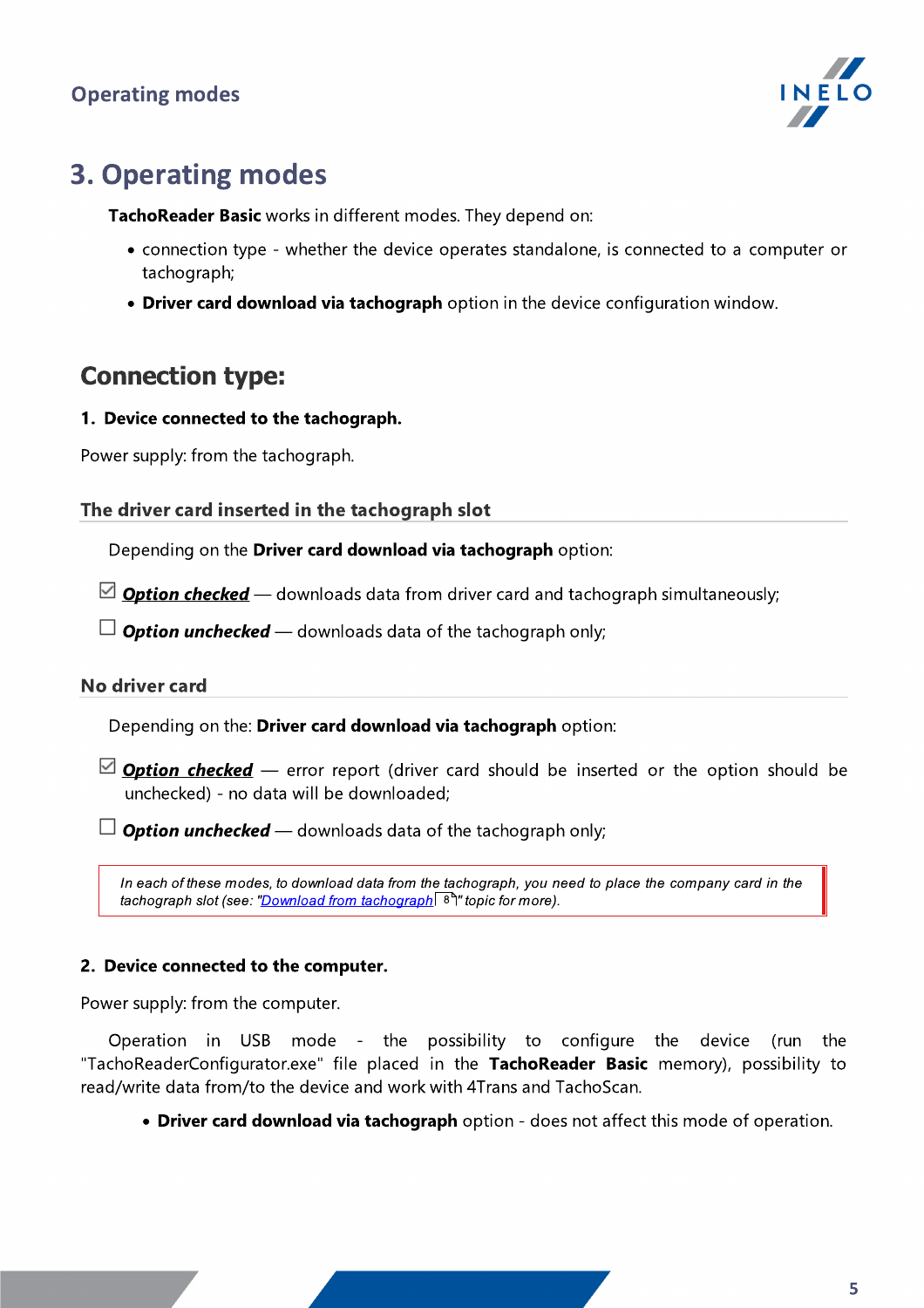## Configuration



# <span id="page-5-0"></span>4. Configuration

Device configuration window can be launched in two different ways:

- 1. Directly from the device memory TachoReaderConfigurator.exe file;
- 2. Using 4Trans or TachoScan program menu.

When you first start configuration, Windows® may prompt for installing .NET Framework. We recommend that you accept - otherwise you will not be able to start the configurator. .NET Framework will be automatically downloaded and installed by the operating system.

| R TachoReaderConfigurator v.1.6.1                                                                                                                                                                                                                                                                                                                                                                                                              | ×                                                                                                                  |
|------------------------------------------------------------------------------------------------------------------------------------------------------------------------------------------------------------------------------------------------------------------------------------------------------------------------------------------------------------------------------------------------------------------------------------------------|--------------------------------------------------------------------------------------------------------------------|
| English<br>Device serial number: TRB11170159A<br><b>Firmware version:</b><br>1.6.0<br>Support for smart tachographs activated                                                                                                                                                                                                                                                                                                                  | <b>A</b> inelo<br>Customize downloaded data                                                                        |
| <b>Files to download</b>                                                                                                                                                                                                                                                                                                                                                                                                                       | to the buttons on the device                                                                                       |
| $\vee$ Overview*<br>$\sqrt{ }$ Events and faults*<br>Technical data*<br>$\triangledown$ Activities*<br>Since last download<br>$\bigcirc$ Since last download acc. to tachograph<br>○ From: 01.01.2000 ■▼ Till: 01.01.2000 ■▼<br>$\triangleq$ days<br>28<br>C Last:<br>$()$ All<br>Detailed speed data<br>Driver card download via tachograph<br>Special data from VDO tachograph (S-file)<br>Detailed speed 4/sec<br>Speed from last 168 hours | * Data required to be read<br>by the transportation company<br>according to Commission<br>Regulation (UE) 581/2010 |
| File type<br>ddd                                                                                                                                                                                                                                                                                                                                                                                                                               |                                                                                                                    |
| <b>Remove readings</b>                                                                                                                                                                                                                                                                                                                                                                                                                         | <b>Default settings</b><br><b>Save</b><br>Device memory: 0,0% used (328 KB / 7,4 GB)                               |
|                                                                                                                                                                                                                                                                                                                                                                                                                                                | Copyright @ 2007-2019 by INELO Spolka z ograniczona odpowiedzialnoscia Sp.k. All rights reserved.                  |

Fig. Device configuration window.

This window allows you to create three separate configurations  $\begin{bmatrix} 1 & 2 & 3 \end{bmatrix}$ , that can be selected when connected to the tachograph.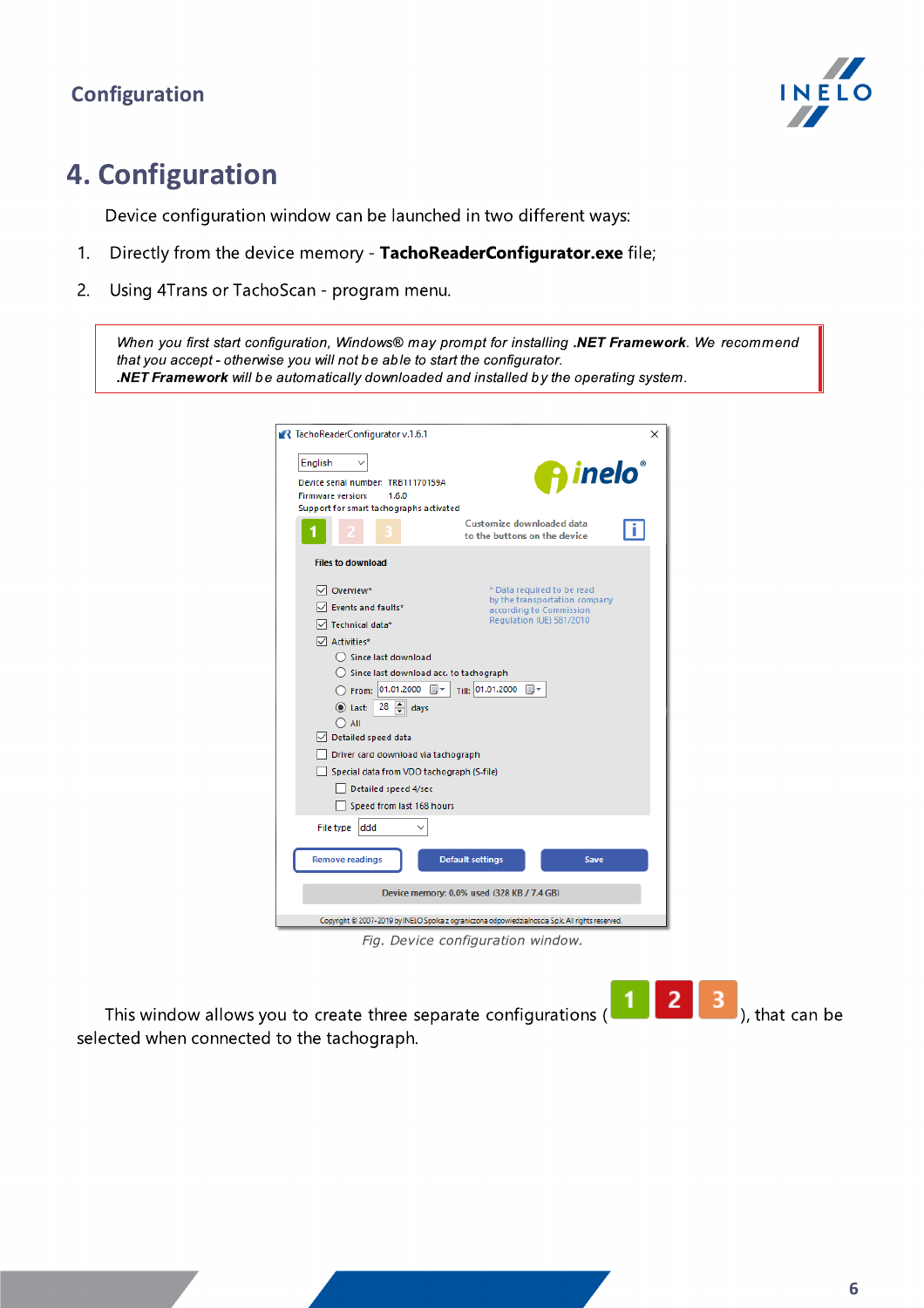## Configuration



For example, you can set up data retrieval from the digital tachograph as **and downloading data from** 



Description of data download options:

- **Overview** basic information about the tachograph;
- Events and faults reading events (e.g. driving without card) and failures (e.g. power failure) from the tachograph memory;
- · Technical data reading e.g. calibration data, tachograph serial number;
- Activities driving, work, standby or standstill events divided into individual days:
	- Since last download the range of downloaded activities is set from date of the previous download saved in the device's memory;

When this option is selected, the date of reading with other devices will not be counted.

**Since last download acc. to tachograph** - the range of downloaded activities is set from date of the previous download saved in the tachograph's memory;

If you use a few devices to read the data, it is recommended to use this option.

- **From: [...] Till: [...]** possibility to set any date range for the downloaded activities;
- **Last: [...]** allows to download the last 1 to 365 days (set by one full day);
- **Everything** retrieval of activities for all days in the digital tachograph memory;

On the "old" type of tachographs data reading can take up to one hour.

· Detailed speed - downloading speed data that the tachograph records with a frequency of one second;

The tachograph stores detailed speed data from the last 24 hours. Reading of this data can significantly increase the time taken to retrieve data from the tachograph.

- · Driver card download via tachograph:
	- $\Box$  **Option checked** allows to download data from the driver card placed in the tachograph slot in addition to downloading data from the tachograph (see: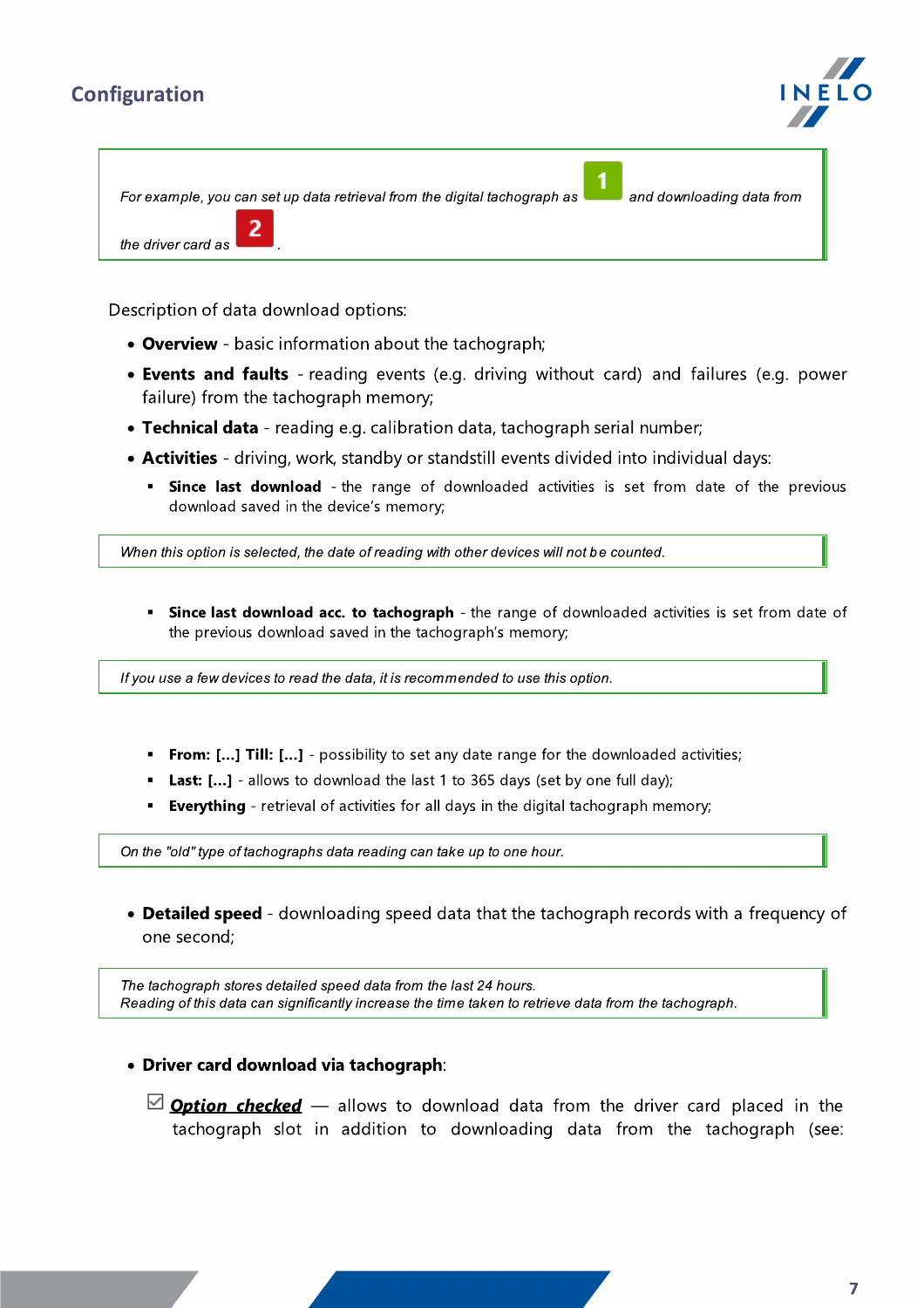



"<u>Download from driver card</u>|12]" topic for more).

If the driver card is not inserted in the slot of the tachograph the device reports a data download error.

 $\Box$  Option unchecked — the device will download data only from the tachograph, even if a driver card is inserted in the tachograph slot.

· Speed data from VDO tachograph (S-file) - enables downloading special speed data from some tachographs (see: "<u>[Download](#page-7-0) special speed data</u>l。T" for a full description). Download special speed data option:

- **Detailed speed 4/sec -** the following will be downloaded:
	- · Last three records (high resolution frequency: four values/second) of two-minute speed periods, in which there was an unnatural speed change in a short period of time

and

- · Last three records (high resolution frequency: four values/second) of two-minute speed periods, in which there was a sudden, high change in speed
- **Speed from last 168 hours** allows you to download the speed history from the last 168 hours, saved with the frequency of one second

Save

To confirm the configuration changes, click .

# <span id="page-7-0"></span>5. Download from tachograph

#### Operations after connecting to a computer:

1. Open the TachoReader Basic configuration window, and then, for any selected configuration

2 or <sup>3</sup> button, choose the type and scope of activities to be downloaded (see: "<u>[Configuration](#page-5-0)</u>| <sup>ह</sup>ो" topic for more).

If you are not sure what to choose, click on the:  $\Box$ 

**Default settings** 

2. If you do not want to download data from the driver card via the tachograph uncheck the:  $\Box$ Driver card download via tachograph option.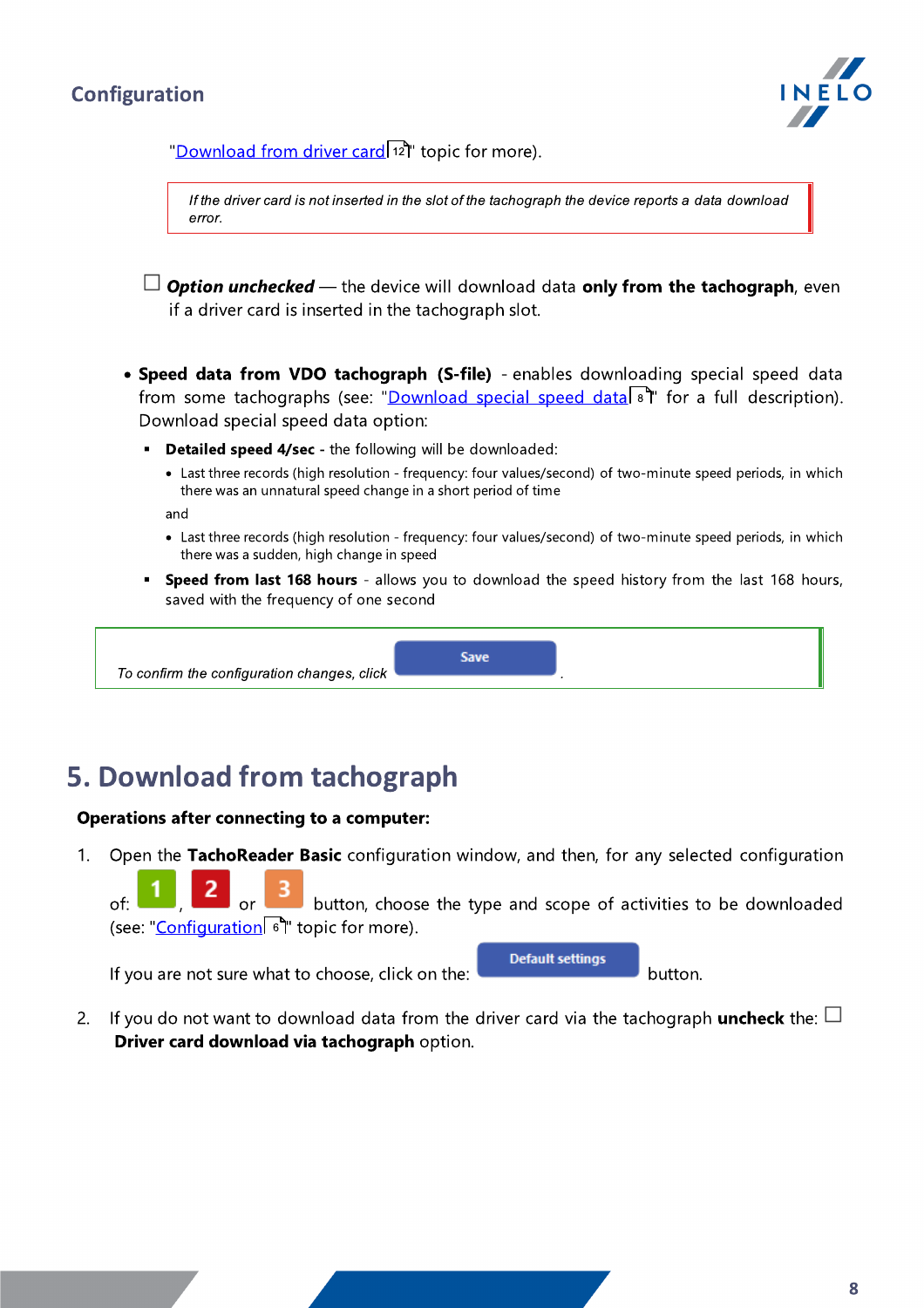

## Operations on the vehicle:

We recommend that you read the operating instructions of the tachograph.

1. Turn the ignition switch to position II (ignition) - until the lights on the dashboard switch on (switching on the tachograph).

We recommend to carry out the above step accompanied by the driver of the vehicle.

2. Insert a company card into any tachograph slot.

After reading the company card some tachographs may request "unlocking" confirmation. In this case, "unlock" the tachograph, or "Technical data" and "Activities" will not be downloaded.

3. As soon as you connect TachoReader Basic to the tachograph, select the type of configuration you have set on your computer.

If, after you inserting the device into the tachograph slot, you do not switch the configuration immediately,

after approximately 5 seconds the download will start automatically with configuration .

You can change the configurations by pressing the button once (the LED will cycle green-red-orange):

After selecting the configuration, wait approx. 5 seconds until the device starts downloading data from the tachograph. The download will be indicated with the LED blinking green-red, or

• areen LED:  $\Box$  configuration; · red LED:  $\overline{\mathbf{r}}$  configuration; • orange LED: configuration;

green only (there may be times when the LED will be off).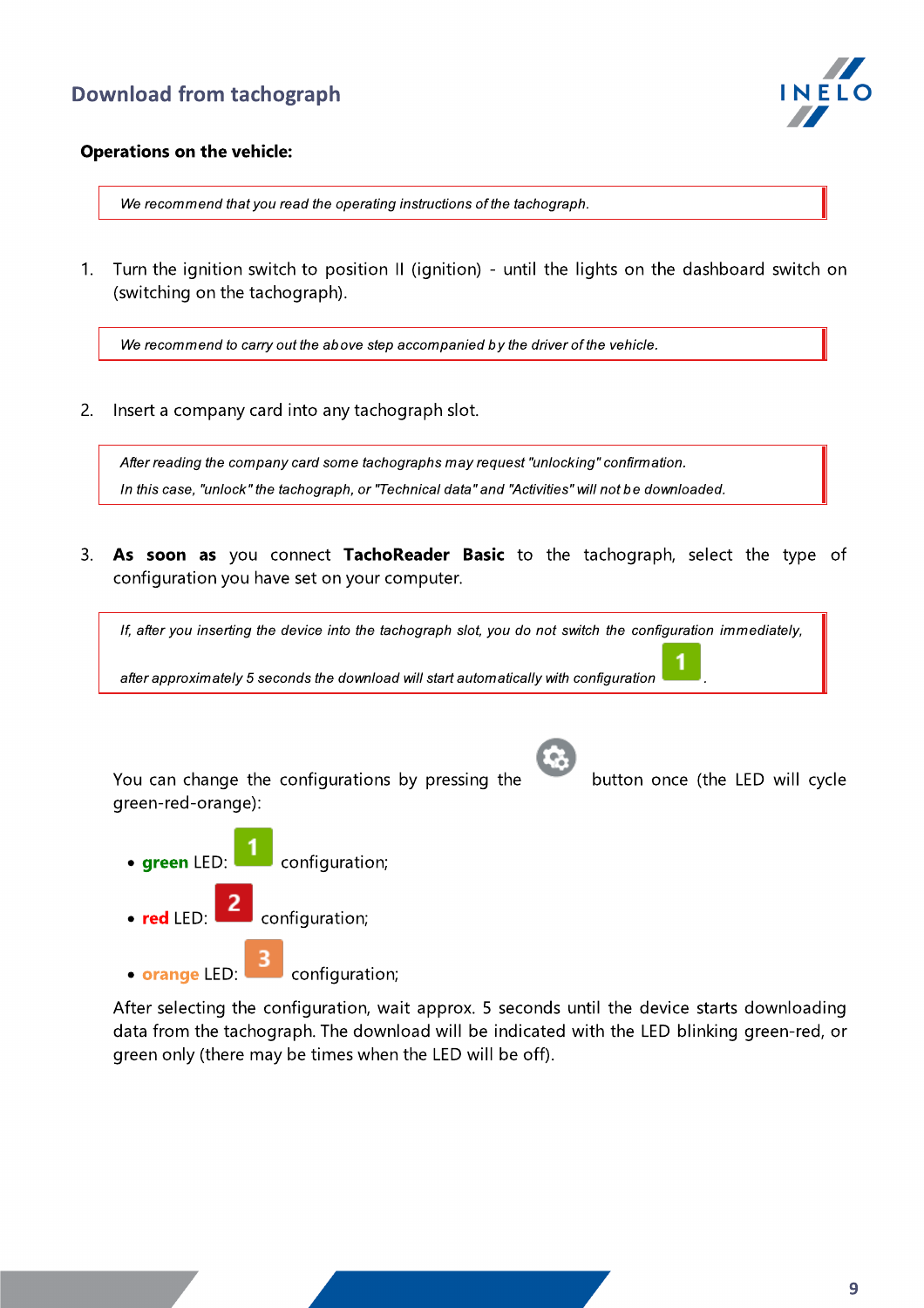## Download from tachograph



Depending on the number of days downloaded from the tachograph memory, the download may take up to approx. 1 hour.

If the device beeps three times while the data is being downloaded and the LED flashes red, this means that an error occurred (see "<u>Error [codes](#page-13-0)</u> 14" topic for more).

- 4. When the download is finished, the device will play a short tune and a the LED will blink steadily green.
- 5. Disconnect TachoReader Basic from the tachograph and remove the company card.
- 6. The data is saved to a file (Vehicle reg.no.\_Date and time of data download.DDD), which is placed in the TACHO folder in the device memory.

## <span id="page-9-0"></span>5.1. Download special speed data

Some tachographs record special speed data (except the data specified in the Regulation 3821/85).

#### Requirements:

- 1. Continental VDO tachograph version 1.3 or higher
- 2. The device for downloading data from the tachograph: TachoReader Basic, with serial number that ends with the letter "A"

The serial number can be found on the label placed on the bottom of the device.

3. In the configuration window, for the selected button, select:  $\Box$  Speed data from VDO tachograph (S-file) option (Fig. bellow) and decide which special data to download (all selected by default)

#### The special data include:

- · Detailed data 4/sec, that is:
	- Last three records (high resolution frequency: four values/second) of two-minute speed periods, in which there was an unnatural speed change in a short period of time
	- Last three records (high resolution frequency: four values/second) of two-minute speed periods, in which there was a sudden, high change in speed
- · Speed history of the last 168 hours of driving recorded with a frequency of one second

Operations during data download from the tachograph are the same as in regular data download (see: "<u>Download from [tachograph](#page-7-0)</u>। <sup>ह</sup>ीं)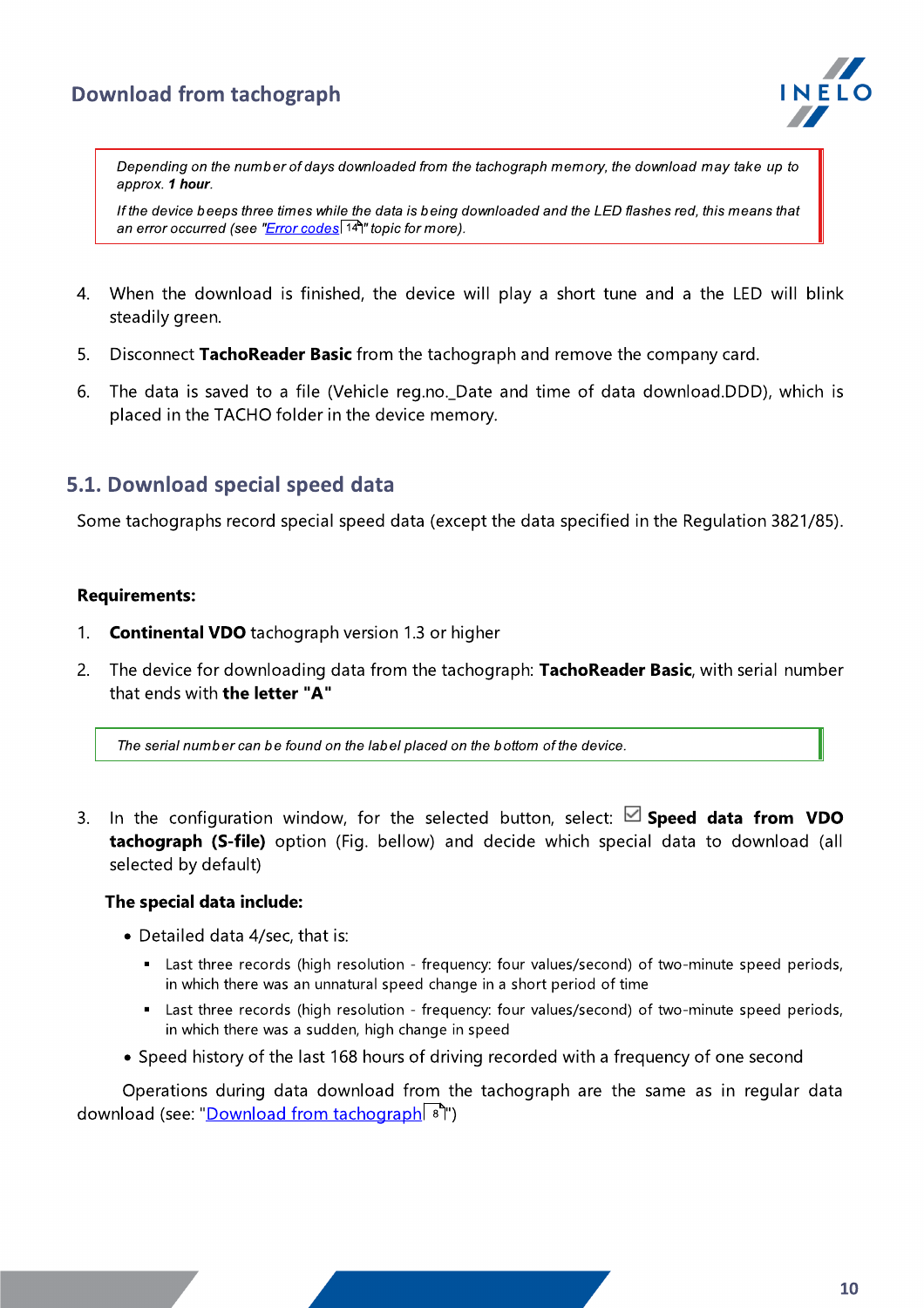## Download from tachograph



The only difference is that before downloading data in the device configuration window, you need to select the Speed data from VDO tachograph (S-file) option. After selecting it, you can decide what kind of special speed data you want to download (Fig. bellow).

| The special data is always downloaded in full, regardless of the selected period of time.                                                                                                                                                |
|------------------------------------------------------------------------------------------------------------------------------------------------------------------------------------------------------------------------------------------|
|                                                                                                                                                                                                                                          |
| R TachoReaderConfigurator v.1.6.1<br>×                                                                                                                                                                                                   |
| English<br><u>inelo°</u><br>Device serial number: TRB11170159A<br><b>Firmware version:</b><br>1.6.0<br>Support for smart tachographs activated<br>Customize downloaded data                                                              |
| T.<br>to the buttons on the device                                                                                                                                                                                                       |
| <b>Files to download</b>                                                                                                                                                                                                                 |
| $\vee$ Overview*<br>* Data required to be read<br>by the transportation company<br>$\vee$ Events and faults*<br>according to Commission<br>Regulation (UE) 581/2010<br>Technical data*<br>$\sqrt{}$ Activities*<br>Since last download   |
| $\bigcirc$ Since last download acc. to tachograph<br>Till: 01.01.2000 圖▼<br>$\bigcirc$ From: 01.01.2000 $\blacksquare$ $\blacktriangleright$<br>$\circledcirc$ Last: $28$ $\bullet$ days<br>$\bigcirc$ All<br>$\vee$ Detailed speed data |
| Driver card download via tachograph                                                                                                                                                                                                      |
| Special data from VDO tachograph (S-file)<br>$\vee$ Detailed speed 4/sec                                                                                                                                                                 |
| Speed from last 168 hours                                                                                                                                                                                                                |
| File type ddd<br><b>Remove readings</b><br><b>Default settings</b><br>Save                                                                                                                                                               |
| Device memory: 0,0% used (328 KB / 7,4 GB)                                                                                                                                                                                               |
| Copyright @ 2007-2019 by INELO Spolka z ograniczona odpowiedzialnoscia Sp.k. All rights reserved.                                                                                                                                        |
| Fig. Device configuration window: TachoReader Basic.                                                                                                                                                                                     |

Downloading data begins after selecting the configuration:  $\begin{bmatrix} 1 \\ 1 \end{bmatrix}$ ,  $\begin{bmatrix} 2 \\ 0 \end{bmatrix}$  or  $\begin{bmatrix} 3 \\ 3 \end{bmatrix}$  – depending on the button for which you have selected:  $\boxdot$  Speed data from VDO tachograph (S-file).

For an instruction on data download, refer to: "<u>Download from [tachograph](#page-9-0)</u> गणे" topic.

The data is saved to a file (Vehicle reg.no. Date and time of data download with added "\_S".DDD, e.g. "WWW1343\_20150827110734\_S.DDD"), which is placed in the TACHO folder in the device memory.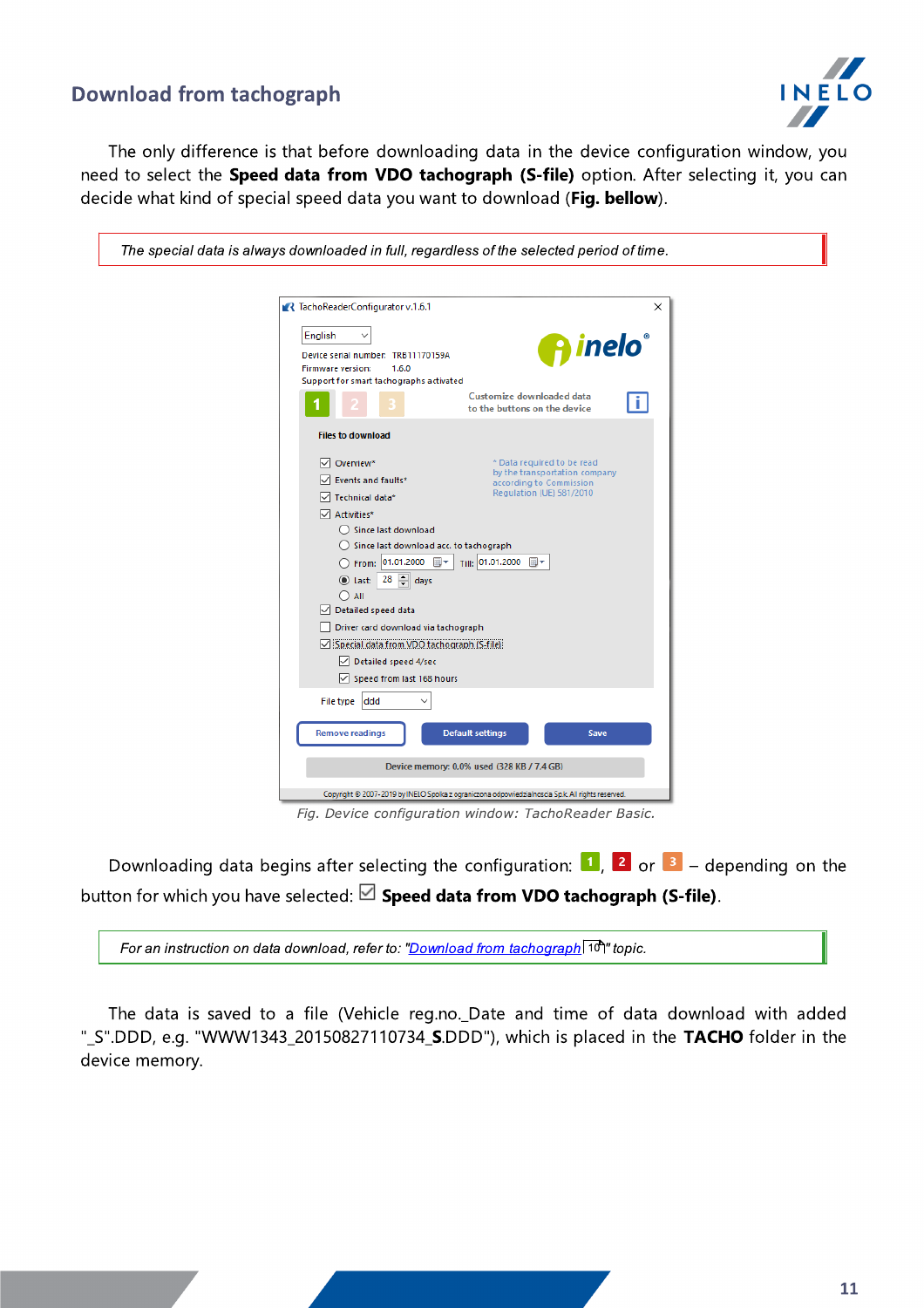## Download from driver card

<span id="page-11-2"></span><span id="page-11-1"></span>

# <span id="page-11-0"></span>6. Download from driver card

TachoReader Basic can download simultaneously or individually the data from a driver card inserted in the tachograph and the tachograph data. This depends on the settings described below.

## Operations after connecting to a computer:

Open the device configuration window (see: "<u>Configuration</u>| 6]" topic for more), and then:

## Option I - Downloading data from driver card only

- 1. For any selected configuration of  $\Box$ ,  $\Box$  or  $\Box$  button uncheck  $\Box$  all the options.
- 2. Check one option only:  $\Box$  Driver card download via tachograph.

## Option II - Simultaneous downloading data from driver card and the tachograph

1. For any selected configuration of  $\begin{array}{|c|c|c|c|c|c|}\n\hline\n1 & 2 & \text{or} & 3 \\
\hline\n\end{array}$  button, choose the type and scope of activities to be downloaded from the tachograph (see: "<u>[Configuration](#page-5-0)</u>| ६ l" topic for more). **Default settings** 

If you are not sure what to choose, click on the **button** button.

2. Additionally, check the :  $\boxtimes$  Driver card download via tachograph option.

#### Operations on the vehicle:

We recommend that you read the operating instructions of the tachograph.

1. Turn the ignition switch to position II (ignition) - until the lights on the dashboard switch on (switching on the tachograph).

We recommend to carry out the above step accompanied by the driver of the vehicle.

- 2. Depending on the selected option:
	- **[Option](#page-11-1) I**<sup>[12]</sup> insert the driver card into any slot of the tachograph;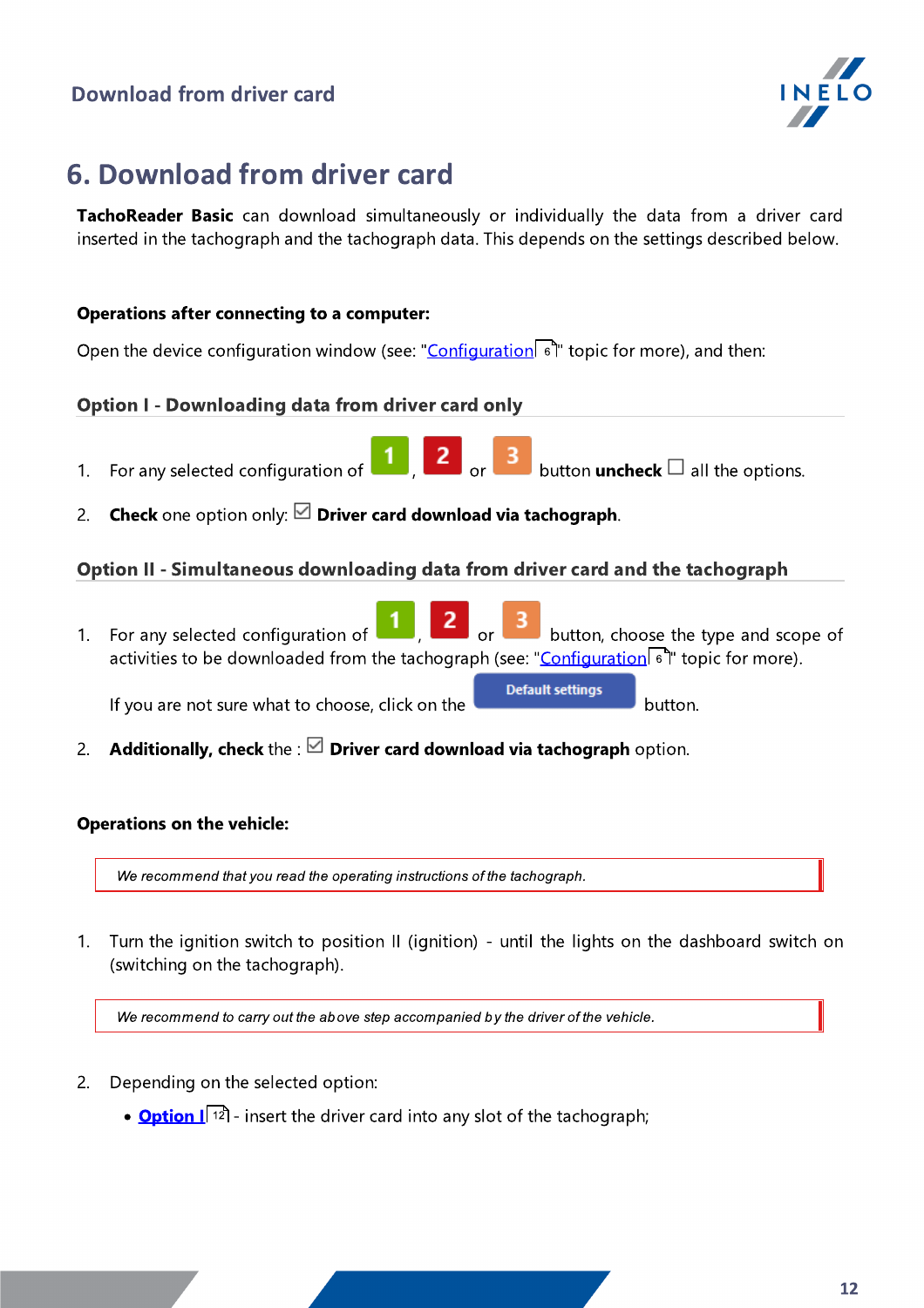

In old tachograph types you may also need to insert the company card.

• **[Option](#page-11-2) II**<sup>12</sup> - insert a company card and the driver card to any tachograph slots;

After reading the company card some tachographs may request "unlocking" confirmation. In this case, "unlock" the tachograph, or "Technical data" and "Activities" will not be downloaded.

- 3. Connect TachoReader Basic to the tachograph.
	-

4. Use the button to select the appropriate configuration:  $\begin{bmatrix} 1 \end{bmatrix}$  2

If, after you inserting the device into the tachograph slot, you do not switch the configuration immediately,

after approximately 5 seconds TachoReader Basic will start the download automatically with configuration.

after approx. 5 seconds the device will automatically start downloading data. The download will be indicated with the LED blinking green-red, or green only (there may be times when the LED will be off).

- 5. When the download is finished, the device will play a short tune and a the LED will blink steadily green.
- 6. Disconnect TachoReader Basic from the tachograph and remove the driver card and possibly the company card.
- 7. The data is saved to a file (Surname First name Middle name Date and time of data download.DDD) placed in the CARD directory in the device memory.

# <span id="page-12-0"></span>7. Transferring data files into PC

The files downloaded from the driver card are stored in the CARD directory, while files downloaded from the digital tachograph are stored in the **TACHO** directory. Never transfer, delete, or rename these directories!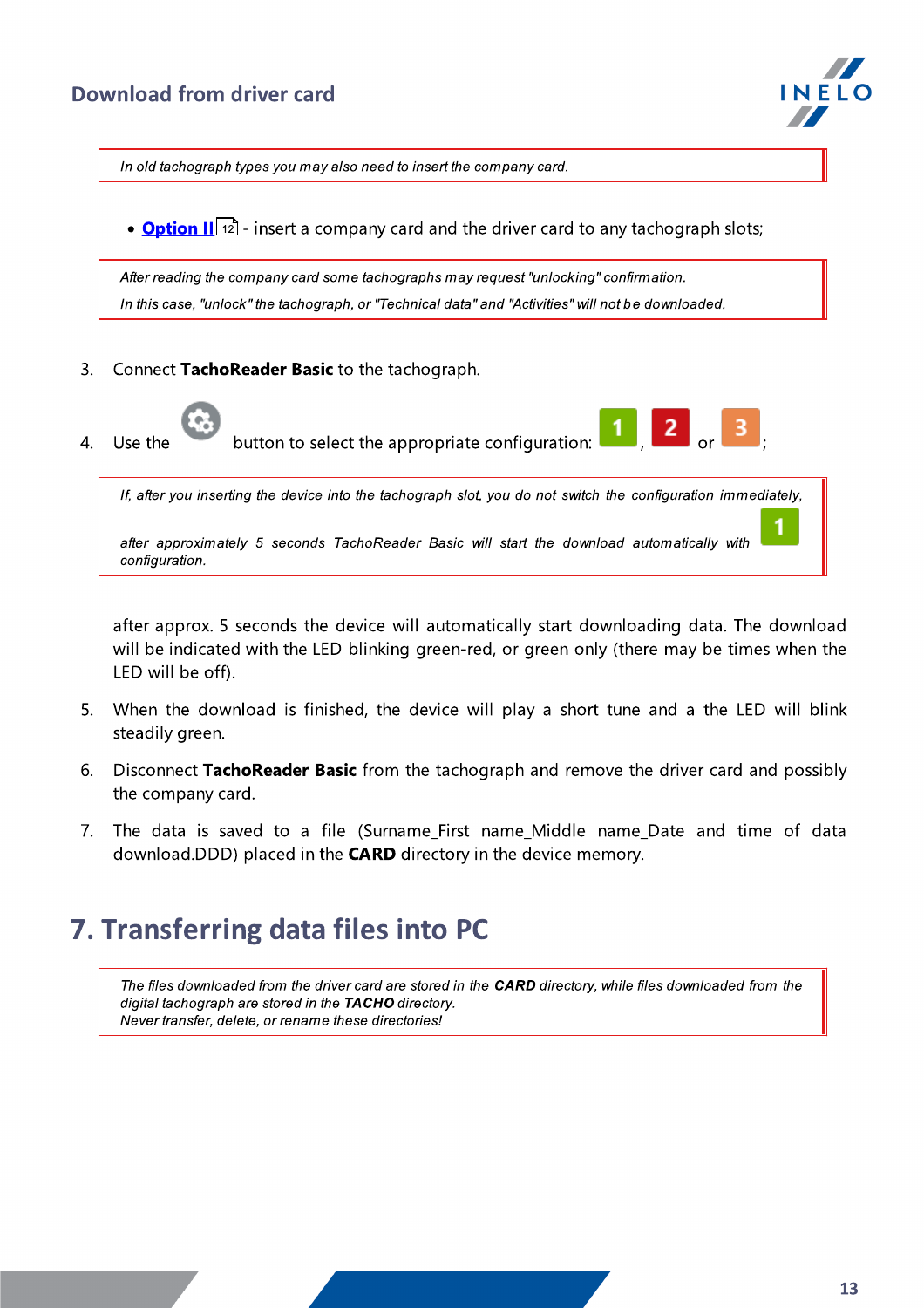## Transferring data files into PC



Recommended procedure for data transfer from TachoReader Basic to a computer:

- 1. Launch TachoScan / 4Trans;
- 2. Connect the device to a USB port in your computer;
- 3. When you press the appropriate button, select "**Download readouts**"  $\rightarrow$  "all";

Menu in the 4Trans is different than shown here - refer to the 4Trans Help.

4. The program downloads the file and examines it in terms of, among others. digital signature. If the digital signature is valid, data will be stored in the database and the file copied to the computer. The data from the file will be displayed in the daily visualization window (see: "Pomoc - program TachoScan / 4Trans").

Source files (original downloaded files) will be copied (moved) to the appropriate directory configured in the "program settings".

It is also possible to manually copy files (backup) from TachoReader Basic device to your computer without the use of 4Trans / TachoScan software. To do this, use windows or other file explorer to copy the files and move them to the desired location (TachoReader Basic is installed on your computer as a separate drive named "PNSTACHO").

Downloaded tachograph data file name format: "Vehicle reg. no Date and time of the data download (year, month, day, hour, minute, second).DDD" (Example: SB\_3106G\_20130520091234.DDD).

Downloaded driver card data file name format: "Surname First name Middle name Date and time of the data download (year, month, day, hour, minute, second).DDD" (Example: Kowalski\_Jan\_Mateusz\_20130520084432.DDD).

# <span id="page-13-0"></span>8. Error codes

Errors are indicated by a specific number of red LED blinks.

To identify the type of error, count the number of red LED blinks.

The LED blinks red twice, then there is a pause and the whole cycle is repeated. This means that the key is signaling the error by blinking red twice.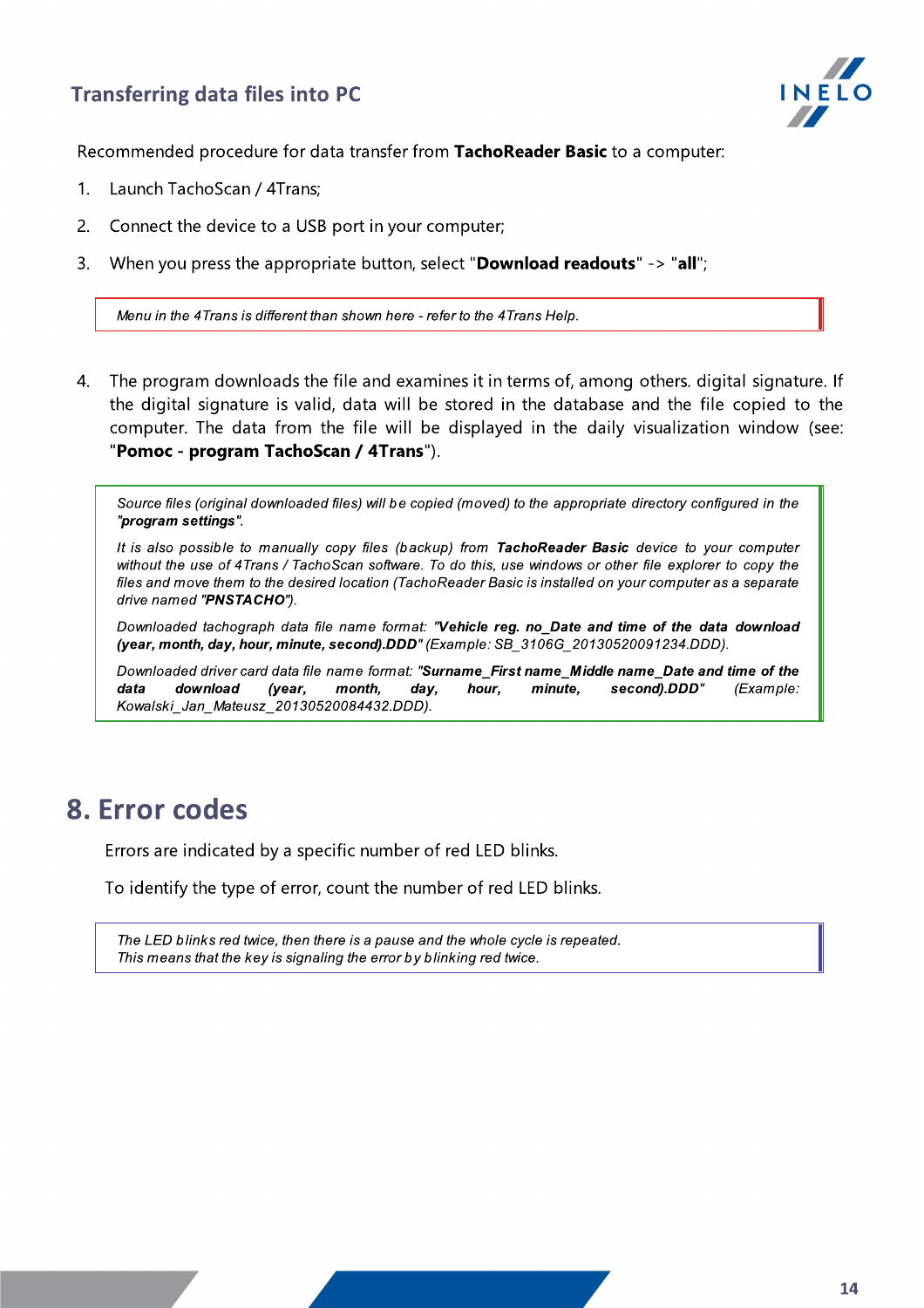

# Description of error types:

## One red LED blink

## Cause

No data transmission.

## Solution

- 1. Insert the company card.
- 2. Wait until the company card is read by the tachograph.
- 3. Repeat reading from tachograph.

## Two red LED blinks

## Cause

Too little data downloaded.

## Solution

Repeat reading from tachograph.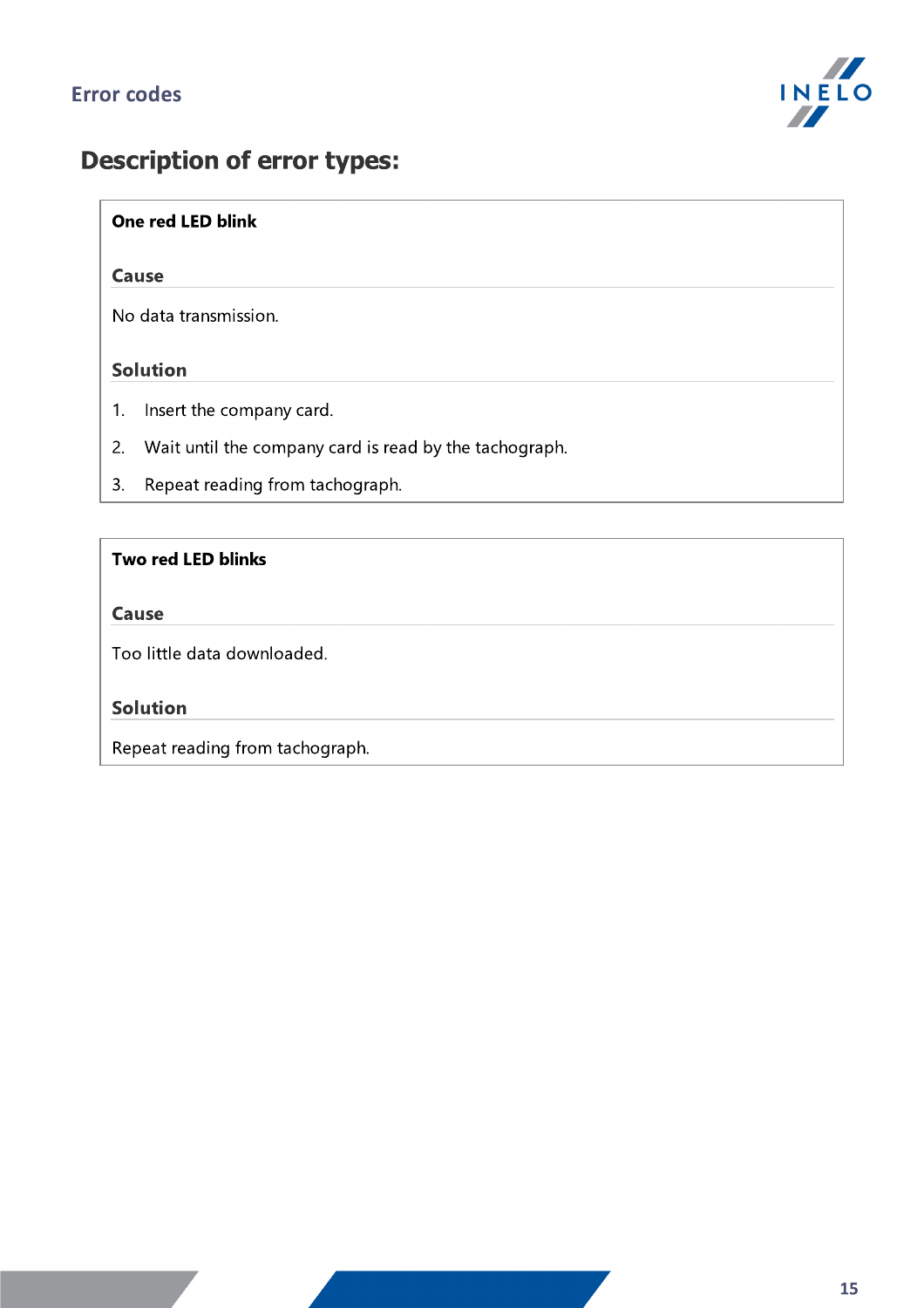## Error codes



## Three red LED blink

#### **Cause**

There is not enough free memory.

## Solution

- 1. Transfer the source files to another media (such as a computer disk)
- 2. Repeat reading from tachograph.

Minimum available storage space in the device memory is 10 MB.

## Four red LED blinks

#### Cause

Invalid file system.

## Solution

1. When you plug your device into a computer, check the file system (scandisk). If this operation does not work, format the device (FAT32).

2. Repeat reading from tachograph.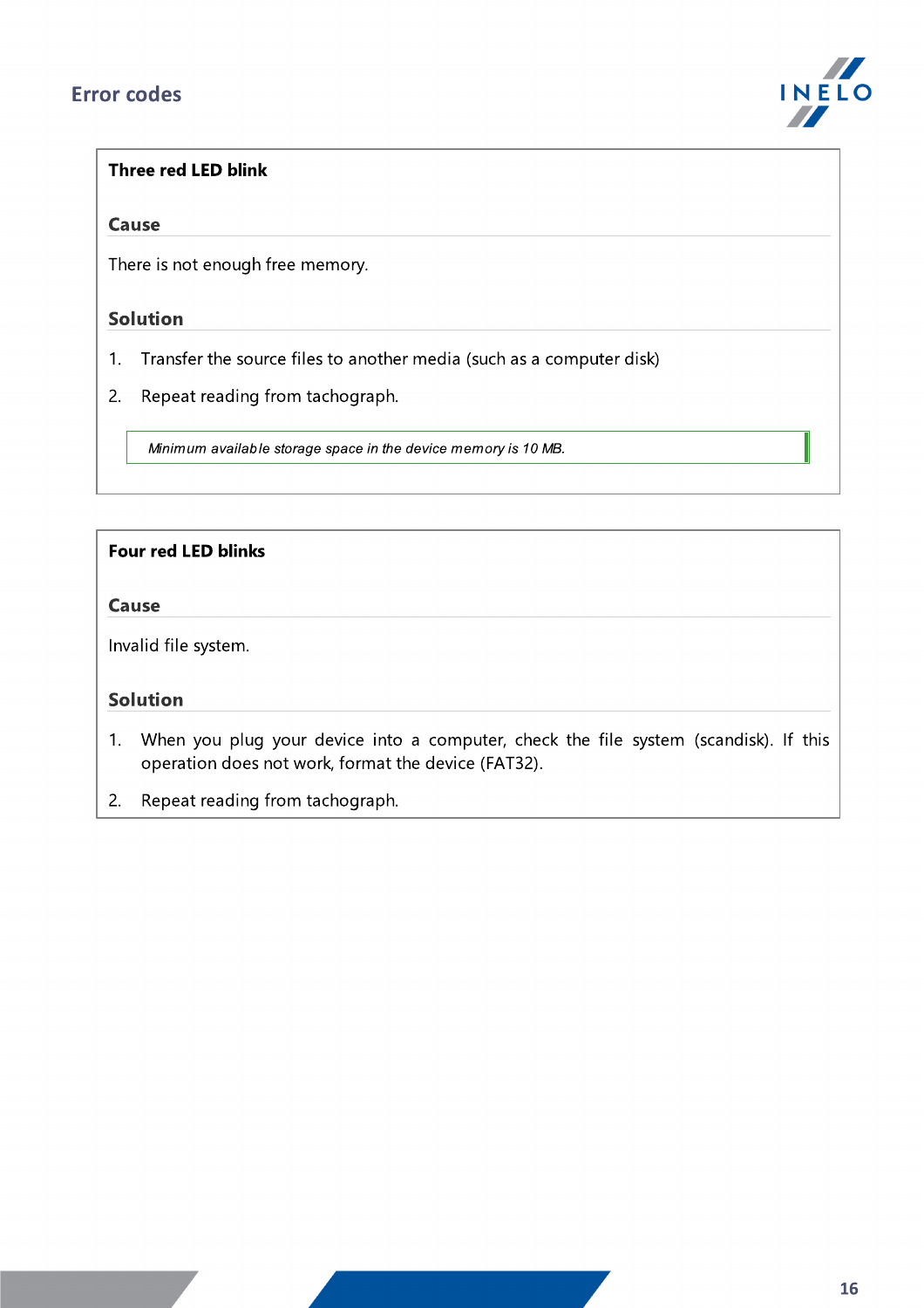

## Five red LED blinks

#### Cause

No driver card in the tachograph..

## **Solution**

- 1. Insert the driver card into any slot of the tachograph or in the device configuration window do not check the  $\Box$  Driver card download via tachograph option (see: "<u>[Configuration](#page-5-0)</u>| ်ီ၊" topic for more).
- 2. Repeat reading from tachograph.

## Six red LED blinks

#### Cause

No response from the tachograph.

### Solution

Repeat reading from tachograph.

|                                                                       | <b>Seven red LED blinks</b>                                                                                                     |  |
|-----------------------------------------------------------------------|---------------------------------------------------------------------------------------------------------------------------------|--|
|                                                                       | Cause                                                                                                                           |  |
| Incorrect data in the configuration file or other unrecognized error. |                                                                                                                                 |  |
|                                                                       | <b>Solution</b>                                                                                                                 |  |
| 1.                                                                    | Connect TachoReader Basic to the computer.                                                                                      |  |
| 2.                                                                    | <b>Default settings</b><br>(see: "Configuration 6)<br>In the device configuration window click on<br>Save<br>" topic for more), |  |
| 3.                                                                    | Repeat reading from tachograph.                                                                                                 |  |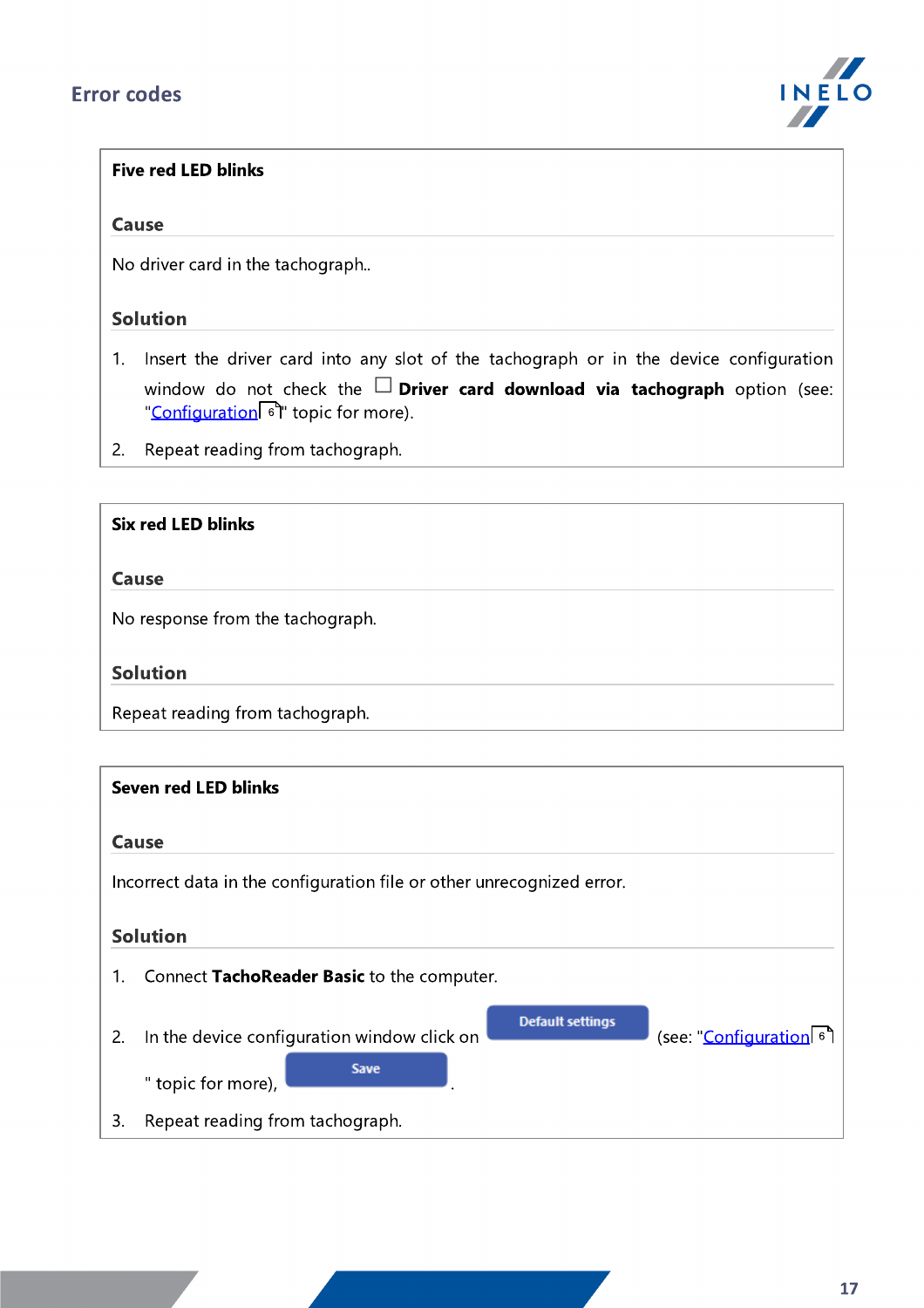## Error codes



| The LED is off  |                                          |  |  |
|-----------------|------------------------------------------|--|--|
|                 | Cause                                    |  |  |
|                 | No power.                                |  |  |
| <b>Solution</b> |                                          |  |  |
| 1.              | Make sure the tachograph is switched on. |  |  |

2. Repeat reading from tachograph.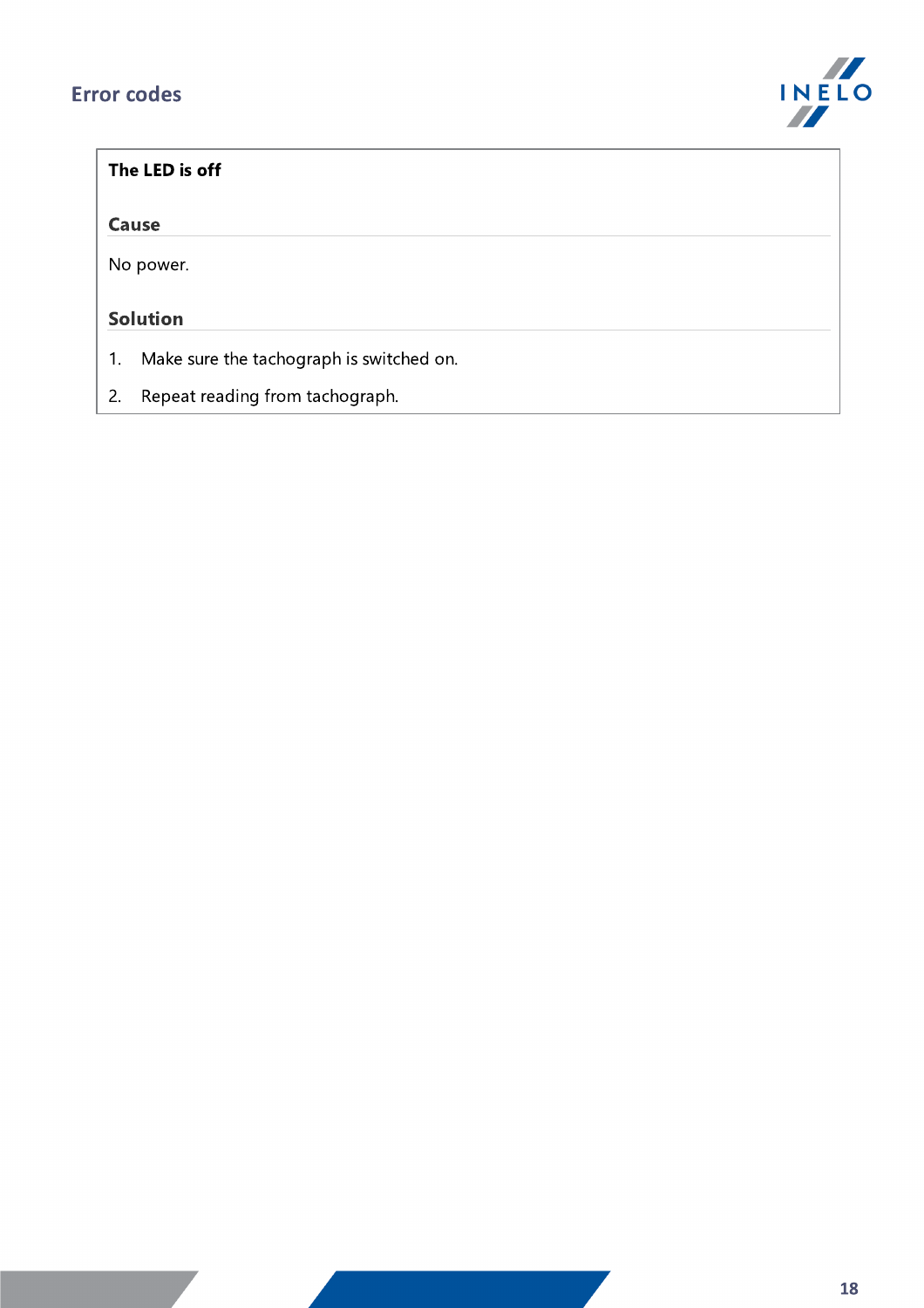

# <span id="page-18-0"></span>9. Additional information

## 9.1. The company

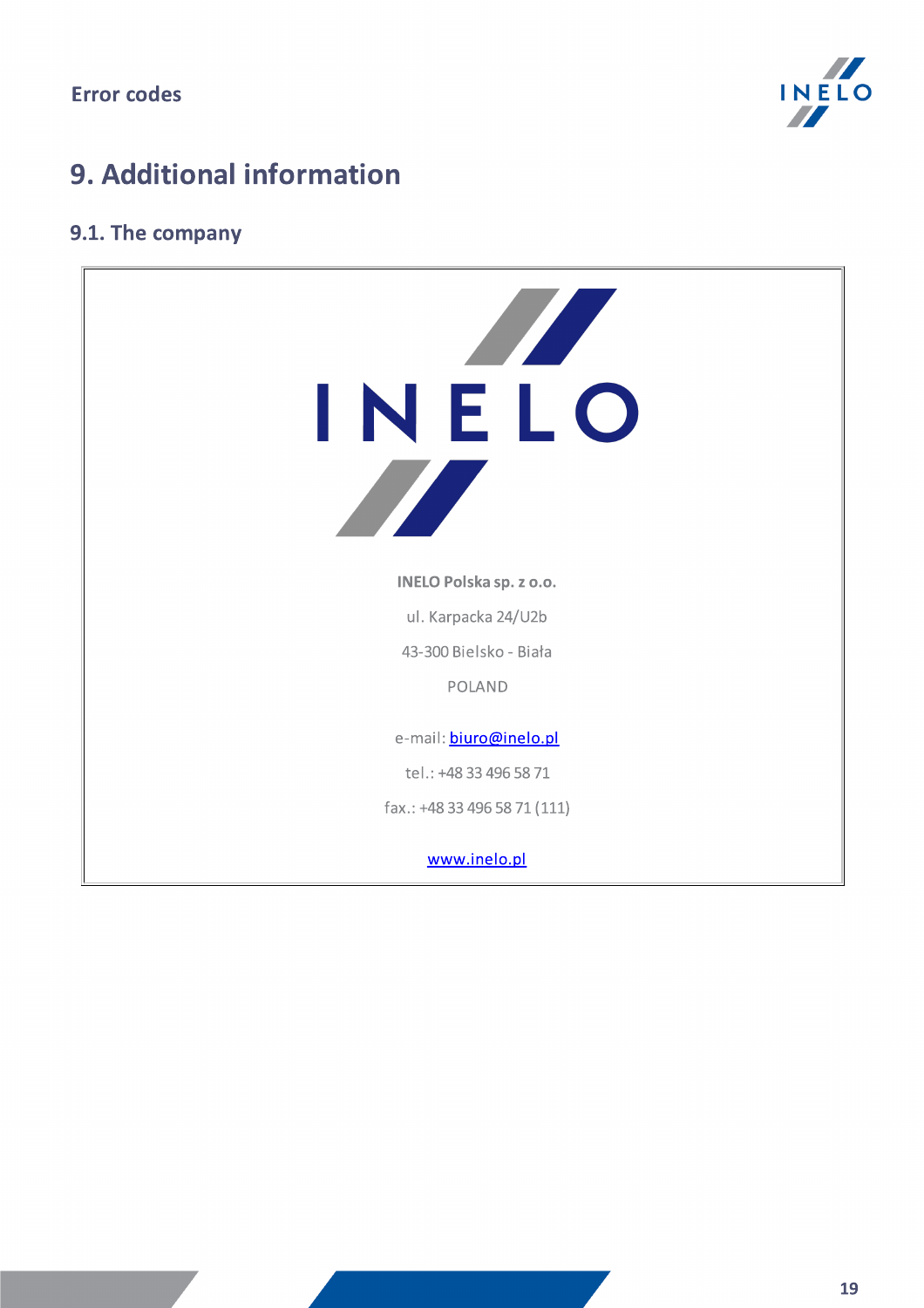

## <span id="page-19-0"></span>9.2. Support

INELO Polska

Support

e-mail: **[support@inelo.pl](mailto:support@inelo.pl)** 

tel.: +48 33 496 58 74